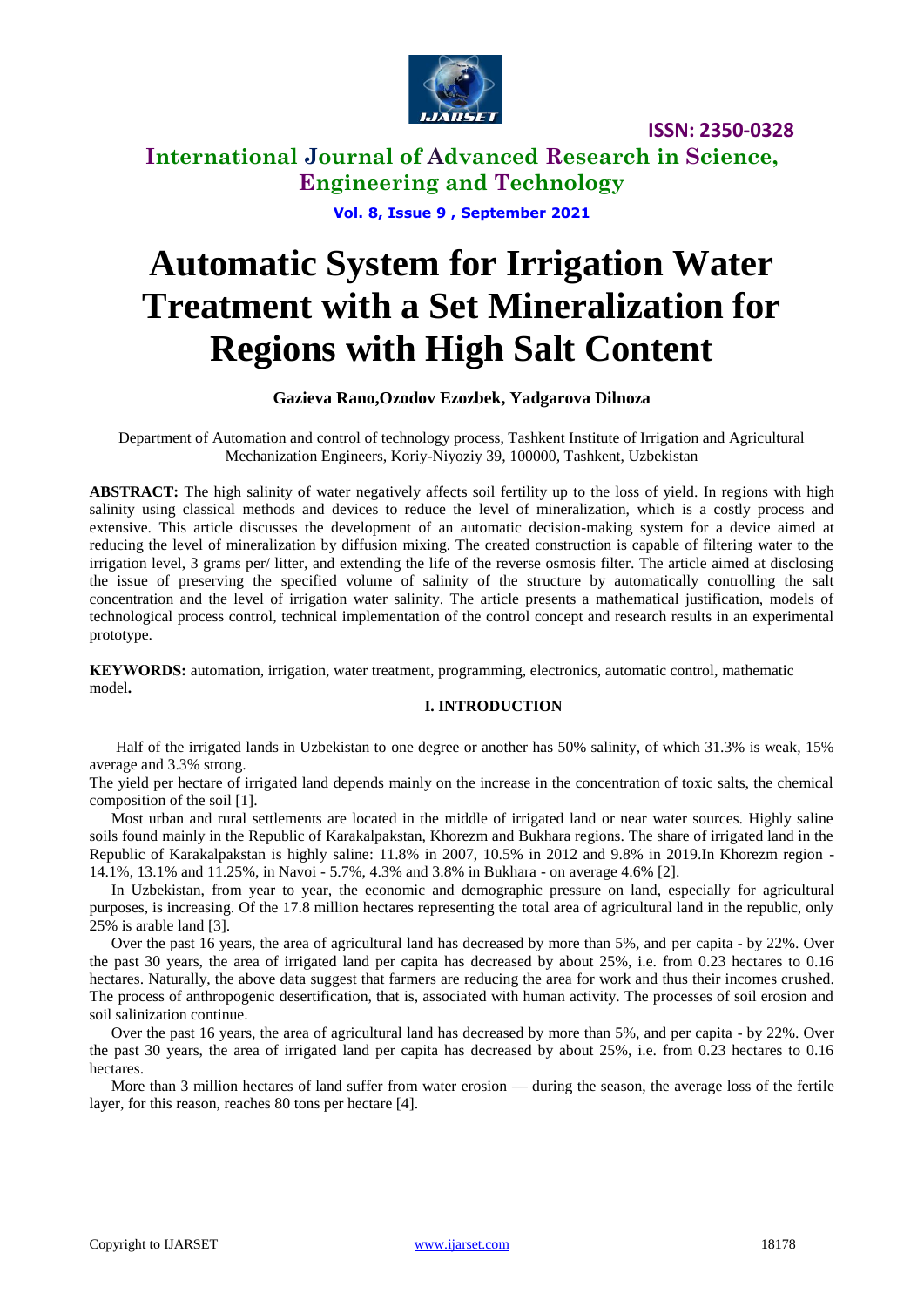

**ISSN: 2350-0328**

# **International Journal of Advanced Research in Science, Engineering and Technology**

**Vol. 8, Issue 9 , September 2021**

#### **A. Problem statement and proposed solution**

There is various methods and devices for reducing the salt content in water. To eliminate such problems, one of them is a device based on diffusion mixing method. This method allows the use of water with high salinity and does not require additional mixing resources due to internal recirculation, which reproduced using a reverse osmotic filter.

However, the disadvantage of this method is the creation of a certain volume of water with the required concentration; unfortunately, this technical process cannot performed in the absence of accompanying automatic control methods. This article presents an automatic system that can implement this method with high accuracy. A literature review on this issue showed that Uzbekistan lacks any practical solution. At the same time, there are recommendations of the authors A. Karimov and S. Mirzaev, who work on exclusively ameliorative content, on the possibility of mixing drainage and natural waters [5].

Accounting of data on the ongoing technological process with the help of measuring modules and sensors.

The technical side of the implementation of the automatic system based on the integration of modules, sensors, actuators and a programmable logic controller.

The operation of the system verified by using the developed mathematical model for controlling two streams of different water quality.

The design used for water purification has its own specifics and requires an individual approach to the development of an automatic control system, which described by a specific model [6].

### **II. OBJECT OF RESEARCH**

The object of the study is the method of batch mixing in which water of high concentration is mixing with water of low order of mineralization in the practice of irrigation, it is necessary to obtain water with a certain content of minerals. It is achieving by mixing water with a low amount of minerals with some water of high mineralization [5]. This process schematically (see Figure 1).

This figure shows the scheme of water intake numbered; through Q, C with the corresponding indices indicate the flow of water and the concentration of minerals. For concreteness, we have  $C_1 < C_2$ . It is obvious that the concentration of minerals in the resulting mixture satisfies the condition  $C_1 \leq C \leq C_2$ .



**Fig.1.** Mixing process**.** 

#### **III. RESULTS OF RESEARCH**

It is necessary to build a control system that provides and maintains some required values of the mineral concentration  $C=C_T$  at the mixer outlet.

The required mineral concentration value also satisfies the inequality:

$$
C_1 \leq C \leq C_2 \tag{1}
$$

If  $m_{1w}$ ,  $m_{2w}$  were the masses of pure water;  $\mu_1, \mu_2$  be the masses of minerals contained in the water. Degree of mineralization in the first pipe:

$$
k_1 = \frac{\mu_1}{m_1} = \frac{\mu_1}{m_{1w} + \mu_1} = \frac{1}{\frac{m_{1w}}{\mu_1} + 1}
$$
 (2)

In second pipe it will be: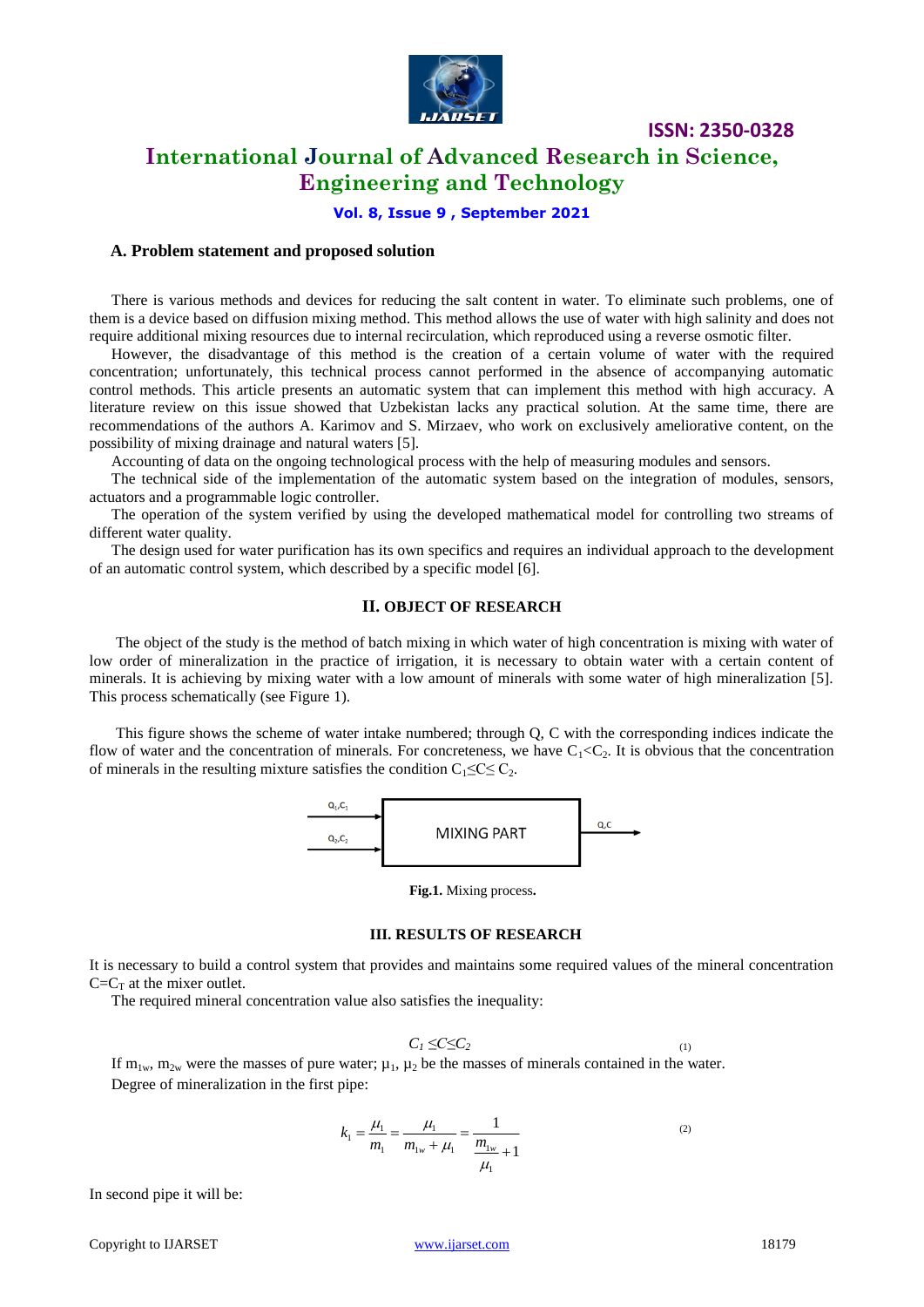

# **ISSN: 2350-0328**

(3)

**International Journal of Advanced Research in Science, Engineering and Technology**

## **Vol. 8, Issue 9 , September 2021**

$$
k_2 = \frac{\mu_2}{m_2} = \frac{\mu_2}{m_{2w} + \mu_2} = \frac{1}{\frac{m_{2w}}{\mu_2} + 1}
$$

For the degree of mineralization of the prepared water, we have:

$$
k = \frac{k_1 m_1 + k_2 m_2}{m_1 + m_2} = \frac{m_1}{m} k_1 + \frac{m_2}{m} k_2
$$
 (4)

There is a ratio between mass and volume:

$$
m = \rho Q \tag{5}
$$

In equation 5 ρ- density; Q-volumetric flow.

It's obvious that

$$
Q=Q_1+Q_2\tag{6}
$$

In taking into account the last two expressions, it is easy to obtain from expression (4):

$$
k = \frac{\rho_1 Q_1}{\rho_1 Q_1 + \rho_2 Q_2} k_1 + \frac{\rho_2 Q_2}{\rho_1 Q_1 + \rho_2 Q_2} k_2
$$
\n(7)

The concentration of minerals is defined as the ratio of their mass to the volume of the solution, that is:

$$
c = \frac{\mu}{Q} \tag{8}
$$

In result we get the output stream we get:

$$
c = \frac{c_1 Q_1 + c_2 Q_2}{Q_1 + Q_2} \tag{9}
$$

$$
c = \frac{k_1 \rho_1 Q_1 + k_2 \rho_2 Q_2}{Q_1 + Q_2} \tag{10}
$$

Comparison of expressions (9) and (10) yields the relation and has following form (11)

$$
c = xp \tag{11}
$$

Possible technological schemes. The following variants of the schemes for the formation of water with the required concentration of minerals are possible:

a) by regulating the flow of highly mineralized water  $Q_2$  (pic. 2 a)

b) regulation of low-salinity water flow  $Q_1$  (pic. 2 b)

c) regulation of both streams (pic. 2 c).

Technological schemes corresponding to the listed options are shown in Fig. 2.  $Q_{10}$ ,  $Q_{20}$  - maximum possible water discharge, respectively, through channels 1 and 2;

 $Z_1, Z_2$  setting signals of automated gates for the corresponding channels. The change in technological variables in time is described through a set of operator relations. Also, for option:

a) work on principal  $Q_1(t) = Q_{10}(t)$ , and b works on  $Q_2(t) = Q_{20}(t)$  equalition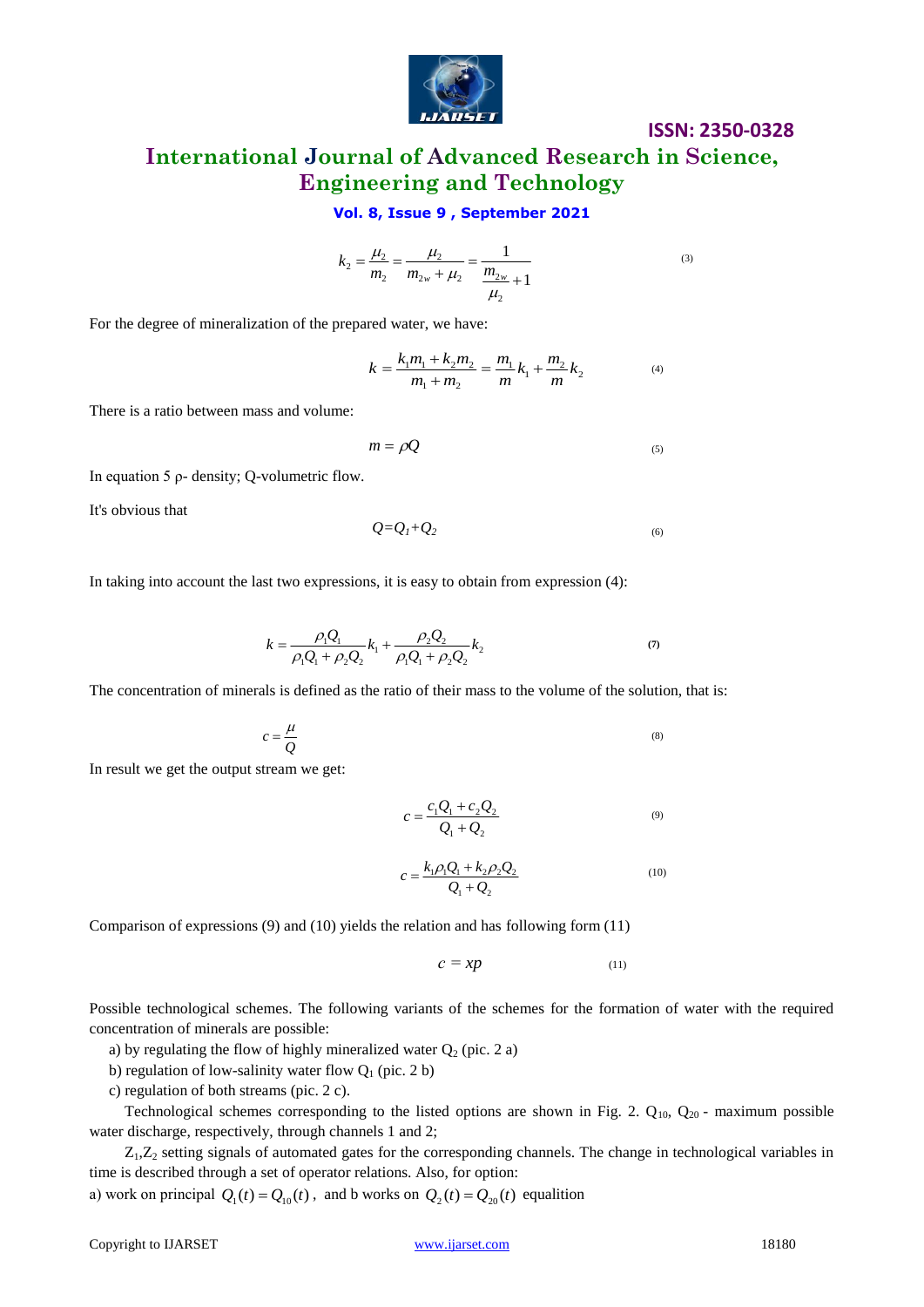

## **Vol. 8, Issue 9 , September 2021**

When using option (a) of the technological scheme, the required concentration can be set only in accordance with the following inequality:

$$
c_1 \le c_T \le \frac{c_1 Q_{10} + c_2 Q_{20}}{Q_{10} + Q_{20}} < c_2 \tag{12}
$$



**Fig. 2.** Technological schemes of concentration formation minerals in water

Option (b) also does not provide the ability to control the volume of the output stream. In this case, the input stream is unmanaged.  $Q_2$ . Input stream  $Q_1$  satisfies the inequality:

$$
0\leq Q_1(t)\!\!\leq Q_{10}\left(t\right)
$$

 Possible limits of changes in the concentration of minerals in the outlet stream, for this option, are determined by the inequality:

$$
C_1 < \frac{C_1 Q_{10} + C_2 Q_{20}}{Q_{10} + Q_{20}} \le C_T \le C_2
$$
\n(13)

The volume of the output stream will lie within:

$$
Q_{20} \leq Q \leq Q_{10} + Q_{20}
$$

 In the case of using option (c) it becomes possible and necessary to control not only the concentration of minerals, but also the volume of the output flow  $Q_1$ . Required concentration  $C_T$  can be specified within inequality (1). Let us find out the permissible range of setting the output volumetric flow  $Q_T$ . From relations (6) and (9) you can get:

$$
Q_1 = \frac{C_2 - C_T}{C_2 - C_1} Q_T;
$$
\n
$$
Q_2 = \frac{C_r - C_1}{C_2 - C_1} Q_T;
$$
\nWhere (13) equalizes: 
$$
\frac{Q_1}{Q_2} = \frac{C_2 - C_T}{C_2 - C_1}
$$
\n(14)

Copyright to IJARSET [www.ijarset.com](http://www.ijarset.com/) 18181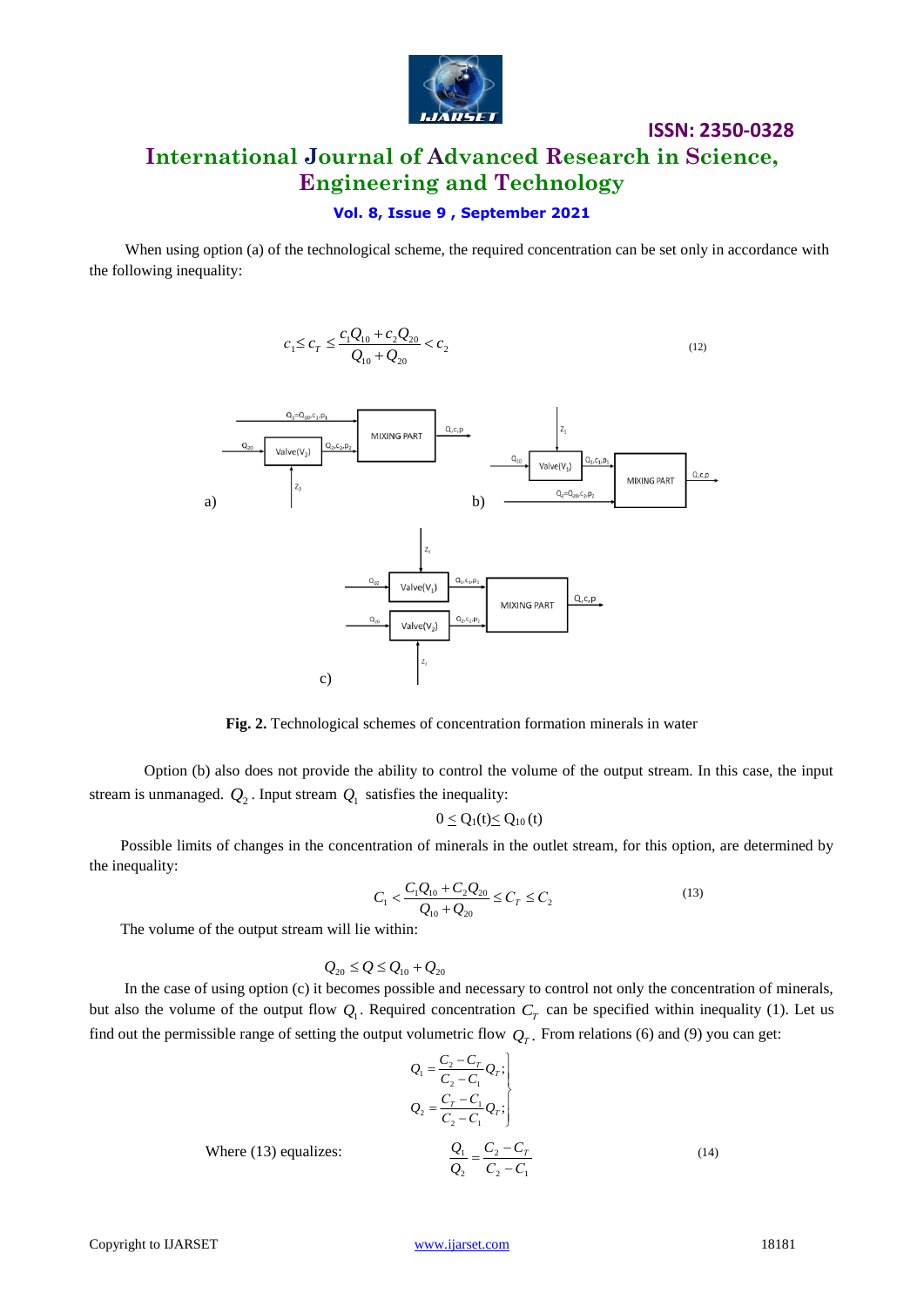

## **Vol. 8, Issue 9 , September 2021**

Considering that the inequalities must be satisfied:  $Q_1 \leq Q_{10}$ ,  $Q_2 \leq Q_{20}$ 

$$
Q_{T} \leq \frac{C_{2} - C_{1}}{C_{2} - C_{T}} Q_{10}
$$
  

$$
Q_{T} \leq \frac{C_{2} - C_{1}}{C_{T} - C_{1}} Q_{20}
$$

Whence we finally have

$$
0 \le Q_T \le \min\left\{\frac{C_2 - C_1}{C_2 - C_T} Q_{10} > \frac{C_2 - C_1}{C_T - C_1} Q_{20}\right\}
$$
(15)

Thus, the possible volume of the output flow, in the case of accepting option (c) depends on the value of the required concentration.

Construction for a selective selection of purification or direct water supply to the mixing capsule implements the logic of operation based on equations (14) and (15).

The main principle of the proposed design is to create the required concentration of water with an acceptable salt content inside the tank and then transfer it for irrigation.

The device consists of 5 parts; 1- a measuring sensor that will be installed in the water source to determine the salt content in the source, 2- centrifugal pump for pumping water, 3- solenoid valves for water distribution, 4- reverse osmosis to lower the salt level in the water - 5 capsules for collection water (see Figure 3) [6].

The principle of operation of the design is that the electromagnetic control valve  $V_1$  distributes water for cleaning using reverse osmosis, valve V'<sub>2</sub> is used to supply purified water to the capsule, valve V'<sub>3</sub> is used to supply mixed water for irrigation. Valve response time and volume of water flow distribution for cleaning and direct transfer to the capsule, depending on the salinity of the water source. The data that is transmitted from the 1st sensor goes to the controller, after which the controller, based on the built-in algorithm, sets the operating time of the on-off valves. The level of reverse osmosis load depends on the salinity of the water source and, thus, it is possible to extend the level of the reverse osmosis by creating an individual mode depending on the degree of salinity of the water.



*1-conductivity sensor; 2-pump unit; 3- two position solenoid valve; 4- reverse osmosis; 5- tank of diffusion mixer.*

#### **Fig.3. Scheme of construction of diffusion mixing system.**

On base of (15) equalizing logic developed PLC program for CFC (continues functional chart) for IEC standard technology. The program includes triggers of the leading and trailing edges of inclusion and the move module for the implementation of signal counting and determination of limits (see Figure-4) [7].



**Fig.4.** Structure of a CFC program.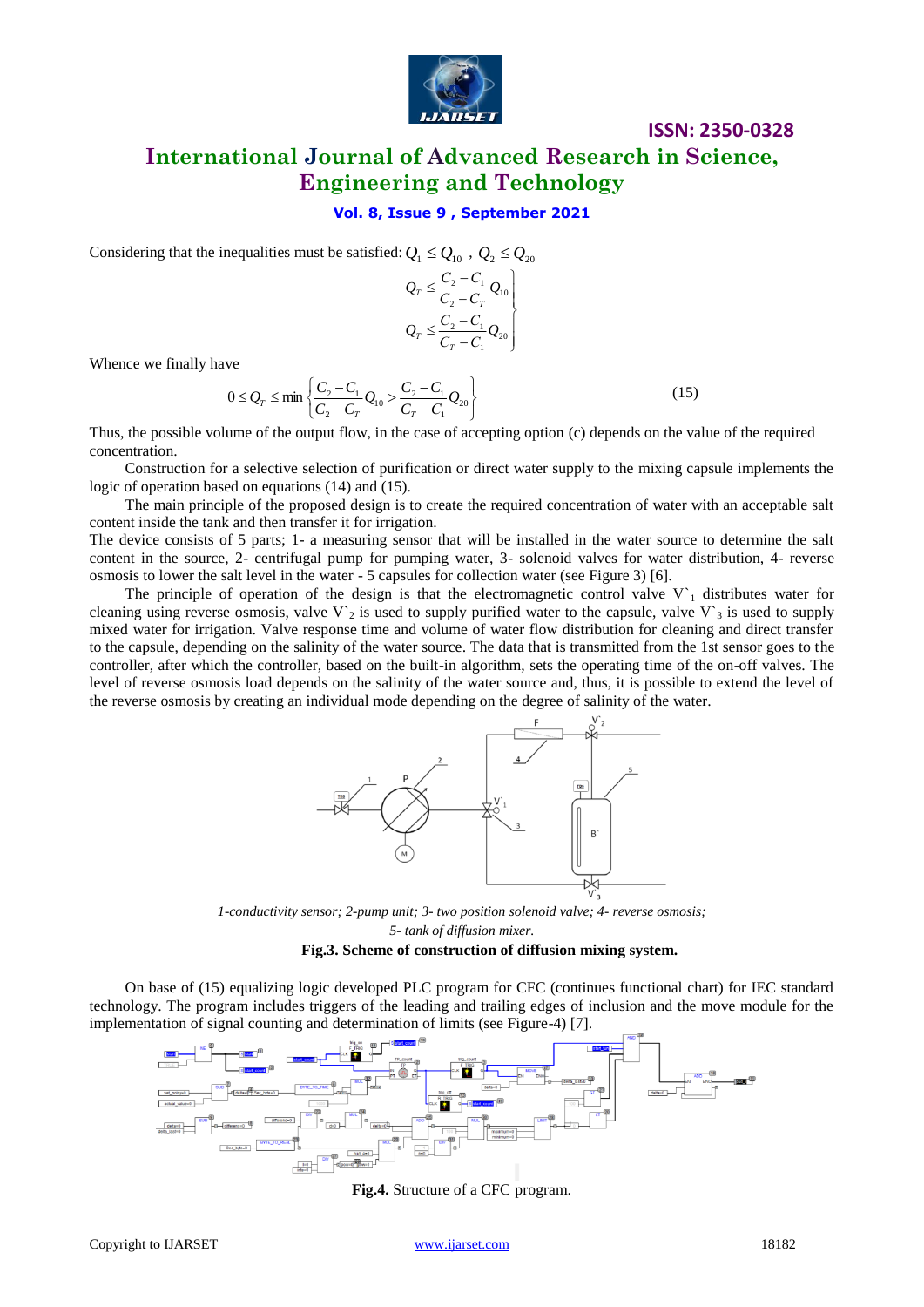

## **Vol. 8, Issue 9 , September 2021**

Based on the signal indicators, buttons for visual impact on the signal operation cycle were attached, which made it possible to monitor the volume of water and turn on / off the pump unit remotely by software shells based on Codesys (see Figure-5).

The program can include a shutdown process installed by a water flow control display on-off control valve and a notification about the state of the osmotic filter. when the pump unit is turned on and off, there is a color indication of the pump unit operation.



**Fig.5.** Workflow of work loaded programs into the controller.

### **A. RESULTS AND DISCUSSIONS.**

Based on the above data, a batch-mixing prototype of Figure -3 was constructed. The volume of the capsule for mixing is 250 liters per hour. TDS sensor used to determine the salt content of the source and the mixing capsule. Considering the fact that the water concentration based on the volume and operating time of the valves, an electrode type water level sensor installed in the inner part of the capsule, can been (see figure 4).

This experimental construction based on the aforementioned schematic diagram of figure 1.

Siemens S7-1200 to control the water flow. The volume of water for filtration depends on the salinity of the water, the opening and closing times of the valve are determined according to salinity of water in source(see figure-4).



*Fig. 4.* Experimental prototype

During the experiment, the ratio of the valve operation time for filtration with the volume of salt in water was determined, which presented in table-1.